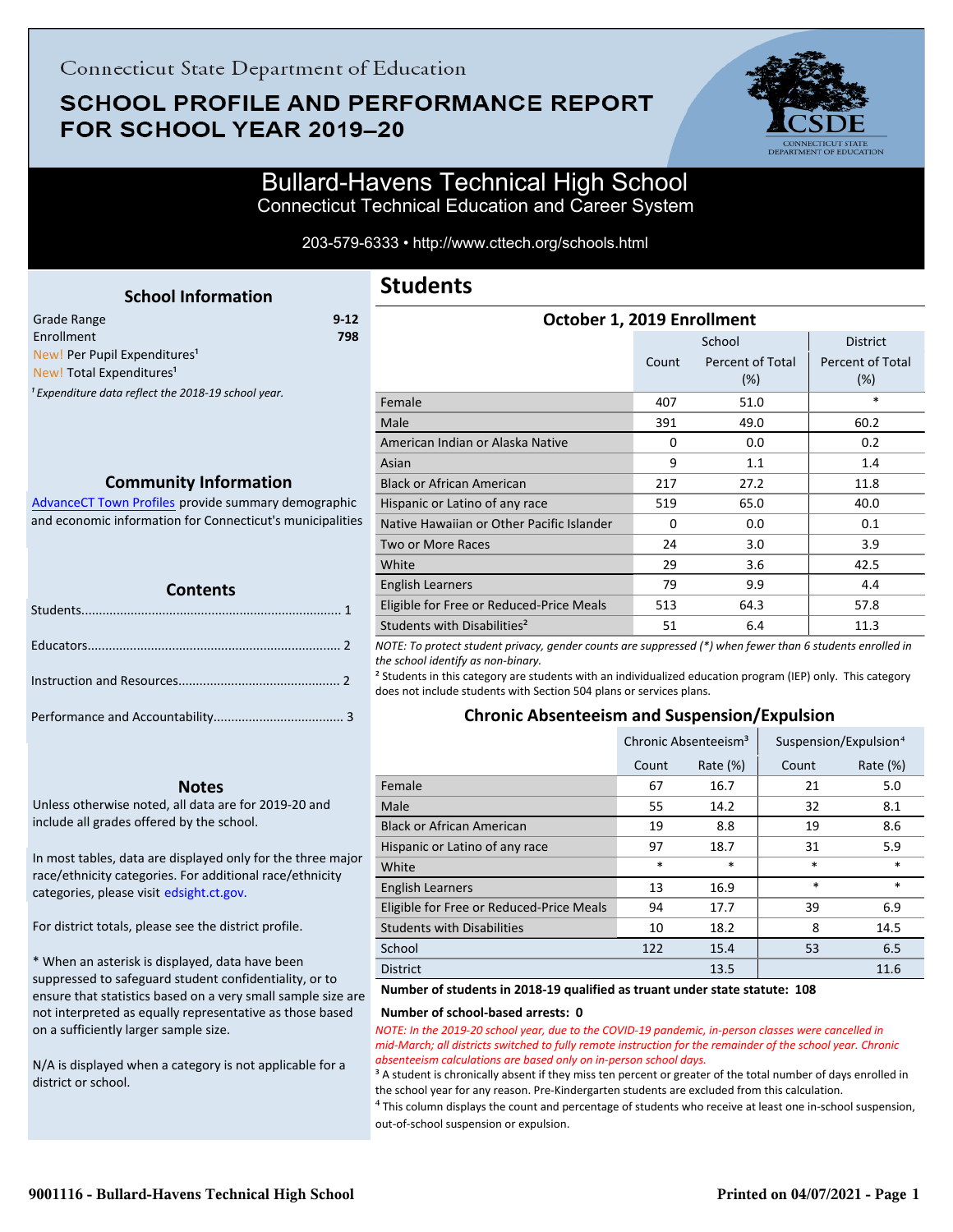## **Educators**

| <b>Full-Time Equivalent (FTE)<sup>1</sup> Staff</b>       | <b>Educators by Race/Ethnicity</b> |                                                        |              |                  |                  |
|-----------------------------------------------------------|------------------------------------|--------------------------------------------------------|--------------|------------------|------------------|
|                                                           | FTE                                |                                                        |              | School           | <b>District</b>  |
| <b>General Education</b>                                  |                                    |                                                        | Count        | Percent of Total | Percent of Total |
| <b>Teachers and Instructors</b>                           | 72.6                               |                                                        |              | (%)              | (%)              |
| Paraprofessional Instructional Assistants                 | 0.1                                | American Indian or Alaska Native                       | 2            | 2.2              | 0.2              |
| <b>Special Education</b>                                  |                                    | Asian                                                  | $\mathbf{1}$ | 1.1              | 0.5              |
| <b>Teachers and Instructors</b>                           | 2.7                                | <b>Black or African American</b>                       |              | 7.8              | 4.6              |
| Paraprofessional Instructional Assistants                 | 0.0                                | Hispanic or Latino of any race                         | 3            | 3.3              | 6.0              |
| <b>Administrators, Coordinators and Department Chairs</b> |                                    | Native Hawaiian or Other Pacific                       | $\Omega$     | 0.0              | 0.0              |
| School Level                                              | 7.8                                | Islander                                               |              |                  |                  |
| Library/Media                                             |                                    | Two or More Races                                      | $\Omega$     | 0.0              | 0.1              |
| Specialists (Certified)                                   | 1.0                                | White                                                  | 77           | 85.6             | 88.8             |
| Support Staff                                             | 0.0                                |                                                        |              |                  |                  |
| Instructional Specialists Who Support Teachers            | 0.0                                | <b>Classroom Teacher Attendance, 2018-19</b>           |              |                  |                  |
| Counselors, Social Workers and School Psychologists       | 5.7                                |                                                        |              | School           | <b>District</b>  |
| <b>School Nurses</b>                                      | 1.0                                | Average # of FTE Days Absent Due to Illness or<br>10.0 |              | 11.7             |                  |
| Other Staff Providing Non-Instructional Services/Support  | 24.6                               | <b>Personal Time</b>                                   |              |                  |                  |

<sup>1</sup> In the full-time equivalent count, staff members working part-time in the school are counted as a fraction of full-time. For example, a teacher who works half-time in a school contributes 0.50 to the school's staff count.

## **Instruction and Resources**

## **New! School-Level Expenditures²: 2018-19**

|                                       | Total (\$) | Per Pupil (\$) |
|---------------------------------------|------------|----------------|
| Instruction                           |            |                |
| <b>Support Services - Students</b>    |            |                |
| Improvement of Instruction            |            |                |
| Library and Media Services            |            |                |
| <b>Support Services - Instruction</b> |            |                |
| Support Services - School-Based       |            |                |
| Operation and Maintenance of Plant    |            |                |
| Transportation Other Than to/From     |            |                |
| <b>Enterprise Operations</b>          |            |                |
| <b>Minor School Construction</b>      |            |                |
| Total                                 |            |                |

² Expenditures may be supported by local tax revenues, state grants, federal grants, municipal in-kind services, tuition and other sources.

### **11th and 12th Graders Enrolled in**

## **College-and-Career-Readiness Courses during High School**⁴

|                                          | 11th  |             |        | 12 <sub>th</sub> |
|------------------------------------------|-------|-------------|--------|------------------|
|                                          | Count | Rate $(\%)$ | Count  | Rate $(\%)$      |
| <b>Black or African American</b>         | 52    | 100.0       | 46     | 100.0            |
| Hispanic or Latino of any race           | 118   | 100.0       | 108    | 100.0            |
| White                                    | 6     | $\ast$      | $\ast$ | $\ast$           |
| <b>English Learners</b>                  | 10    | $\ast$      | 12     | $\ast$           |
| Eligible for Free or Reduced-Price Meals | 120   | 100.0       | 116    | 100.0            |
| <b>Students with Disabilities</b>        | 9     | $\ast$      | 8      | *                |
| School                                   | 187   | 100.0       | 166    | 100.0            |
| <b>District</b>                          |       | 99.7        |        | 99.9             |

## **Students with Disabilities Who Spend 79.1 to 100 Percent of Time with Nondisabled Peers³**

|                              | Count  | Rate (%) |
|------------------------------|--------|----------|
| Autism                       | $\ast$ | $\ast$   |
| <b>Emotional Disturbance</b> | $\ast$ | $\ast$   |
| Intellectual Disability      | N/A    | N/A      |
| Learning Disability          | 37     | 100.0    |
| Other Health Impairment      | 8      | *        |
| <b>Other Disabilities</b>    | N/A    | N/A      |
| Speech/Language Impairment   | *      | *        |
| School                       | 51     | 100.0    |
| <b>District</b>              |        | 99.1     |
|                              |        |          |

<sup>3</sup> This table includes students ages 6-21 with an IEP or services plan.

## **School Schedule**

| <b>Days of Instruction</b>            | 182        |
|---------------------------------------|------------|
| <b>Hours of Instruction Per Year</b>  |            |
| Grades 1-12 and Full-Day Kindergarten | 1064       |
| Half/Extended Day Kindergarten        | N/A        |
| <b>School Hours for Students</b>      |            |
| <b>Start Time</b>                     | 07:40 AM   |
| End Time                              | $02:13$ PM |

⁴ College-and-Career-Readiness Courses include Advanced Placement®(AP), International Baccalaureate®(IB), Career and Technical Education(CTE), workplace experience and dual enrollment courses.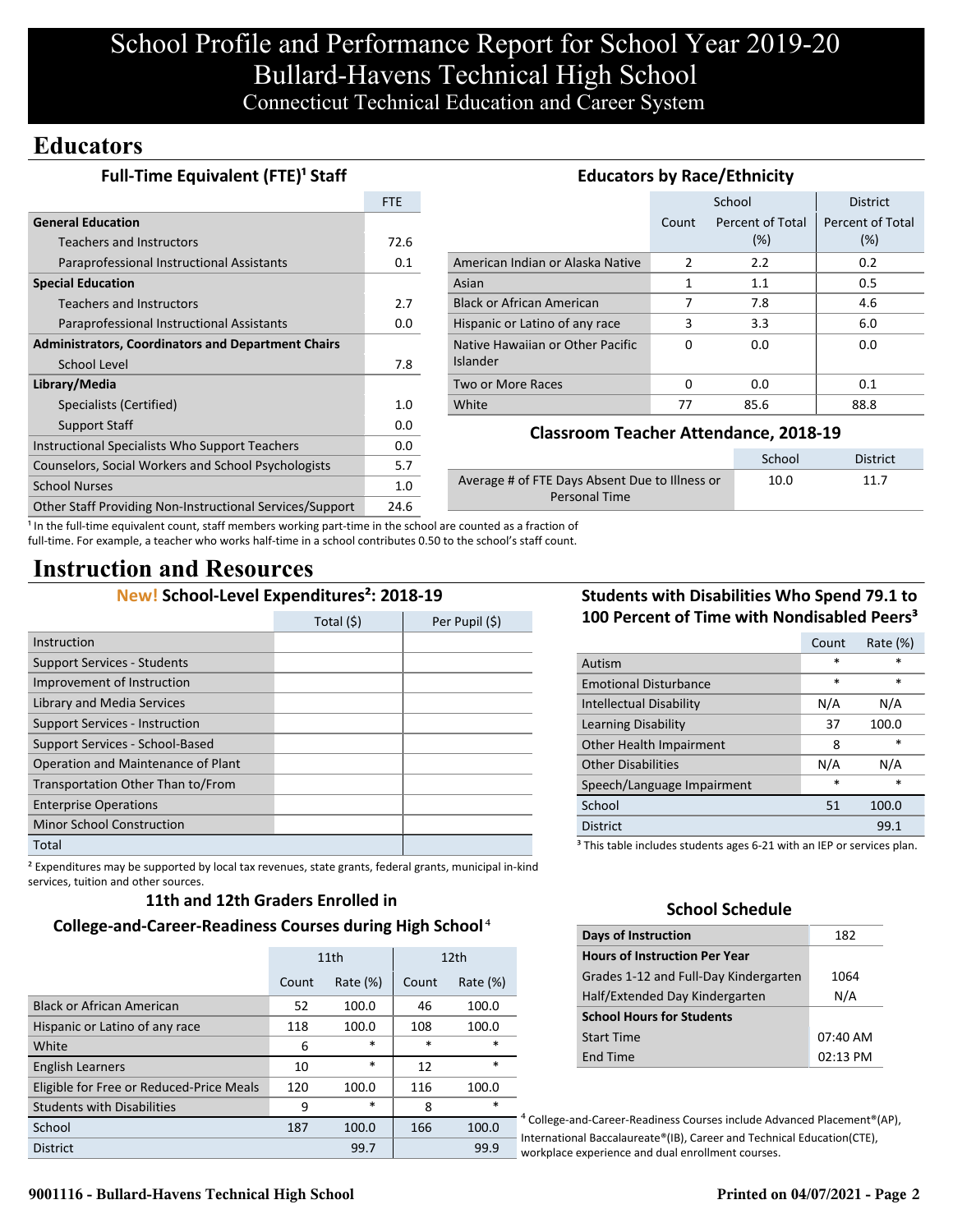## **Performance and Accountability**

## **School Performance Index (SPI)**

A School Performance Index (SPI) is the average performance of students in a subject area (i.e., ELA, Mathematics or Science) on the state summative assessments. The SPI ranges from 0-100. An SPI is reported for all students tested in a school and for students in each individual student group. Connecticut's ultimate target for an SPI is 75.

*[NOTE: Due to widespread school closures related to the novel Coronavirus disease \(COVID-19\), Connecticut's request for a waiver of statewide assessment, accountability and](https://portal.ct.gov/-/media/SDE/Student-Assessment/Main-Assessment/CT-Covid19-WaiverResponse.pdf) reporting requirements in the Elementary and Secondary Education Act (ESEA) for the 2019-2020 school year was approved. Therefore, no table is shown here. For additional information, please view Connecticut's waiver response at: https://portal.ct.gov/-/media/SDE/Student-Assessment/Main-Assessment/CT-Covid19-WaiverResponse.pdf*

## **National Assessment of Educational Progress (NAEP): Percent At or Above Proficient<sup>1</sup>**

|                        | <b>NAEP 2019</b> | <b>NAEP 2013</b> |          |
|------------------------|------------------|------------------|----------|
| <b>READING</b>         | Grade 4 Grade 8  |                  | Grade 12 |
| Connecticut            | 40               | 41               | 50       |
| <b>National Public</b> | 34               | 32               | 36       |
| <b>MATH</b>            | Grade 4 Grade 8  |                  | Grade 12 |
| Connecticut            | 45               | 39               | 32       |
| <b>National Public</b> | 40               | 33               | 25       |

<sup>1</sup> NAEP is often called the "Nation's Report Card." It is sponsored by the U.S. Department of Education. This table compares Connecticut's performance to that of national public school students. Performance standards for state assessments and NAEP are set independently. Therefore, one should not expect performance results to be the same across Smarter Balanced and NAEP. Instead, NAEP results are meant to complement other state assessment data. To view performance on NAEP by student group, click here.

## **Physical Fitness Tests: Students Reaching Health Standard**

*NOTE: Due to widespread school closures related to the novel Coronavirus disease (COVID-19), Connecticut's request for a waiver of statewide assessment, accountability [and reporting requirements in the Elementary and Secondary Education Act \(ESEA\) for the](https://portal.ct.gov/-/media/SDE/Student-Assessment/Main-Assessment/CT-Covid19-WaiverResponse.pdf) 2019-2020 school year was approved. Therefore, no table is shown here. For additional information, please view Connecticut's waiver response at: https://portal.ct.gov/-/media/SDE/Student-Assessment/Main-Assessment/ CT-Covid19-WaiverResponse.pdf*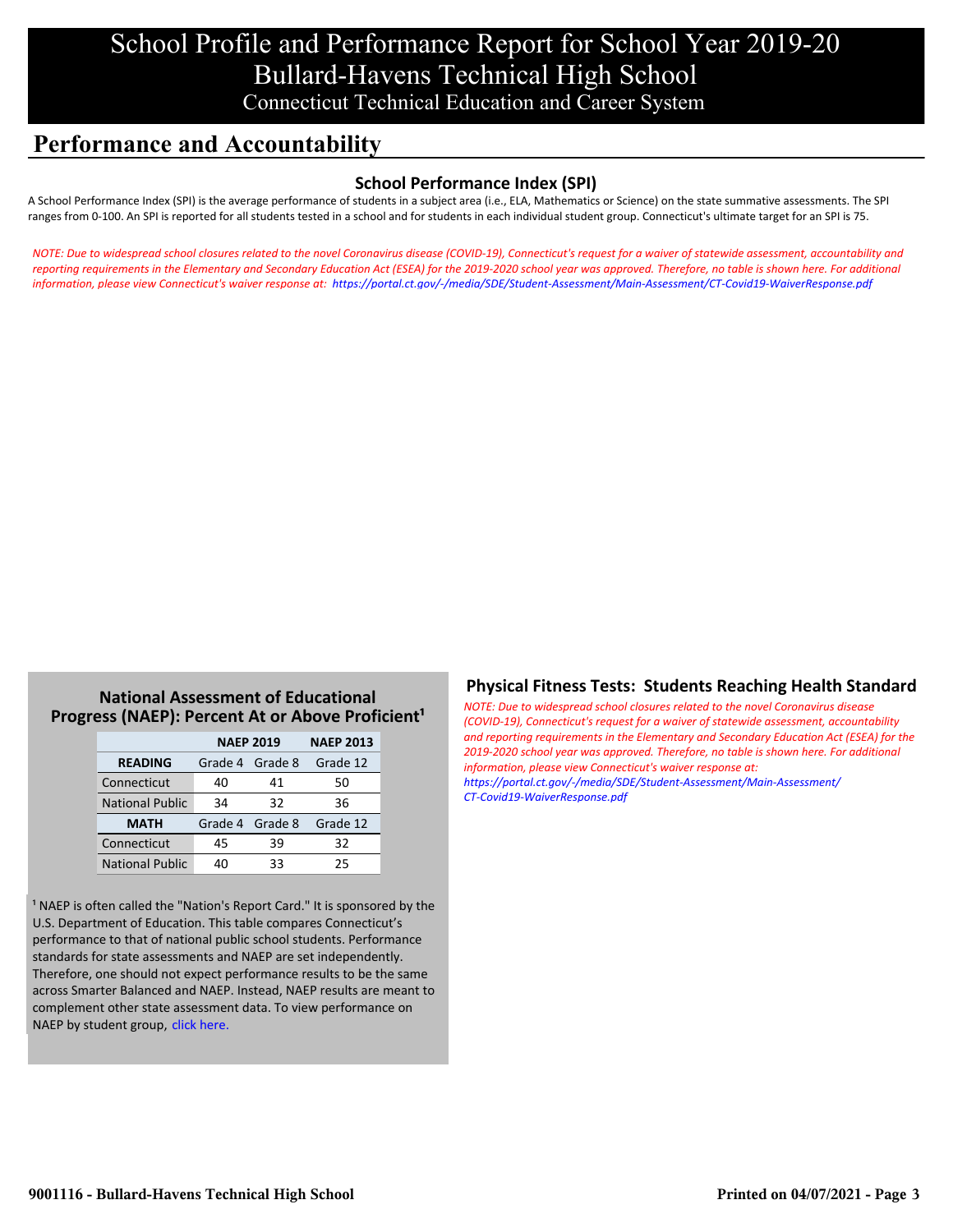### **Cohort Graduation: Four-Year<sup>1</sup>**

|                                          | 2018-19                   |             |  |
|------------------------------------------|---------------------------|-------------|--|
|                                          | Cohort Count <sup>2</sup> | Rate $(\%)$ |  |
| Black or African American                | 46                        | 95.7        |  |
| Hispanic or Latino of any race           | 113                       | 96.5        |  |
| <b>English Learners</b>                  | 13                        | $\ast$      |  |
| Eligible for Free or Reduced-Price Meals | 143                       | 96.5        |  |
| <b>Students with Disabilities</b>        | 13                        | $\ast$      |  |
| School                                   | 173                       | 96.5        |  |
| <b>District</b>                          |                           | 97.2        |  |

<sup>1</sup> The four-year cohort graduation rate represents the percentage of first-time 9th graders who earn a standard high school [diploma within four years.](http://www.sde.ct.gov/sde/cwp/view.asp?a=2758&q=334898)

<sup>2</sup> Cohort count includes all students in the cohort as of the end of the 2018-19 school year.

## **11th and 12th Graders Meeting Benchmark on at Least One College Readiness Exam**

*NOTE: Due to widespread school closures related to the novel Coronavirus disease (COVID-19), Connecticut's request for a waiver of statewide assessment, accountability and reporting requirements in the Elementary and Secondary Education Act (ESEA) for the 2019-2020 school year was approved. Therefore, no table is shown here. For additional information, please view Connecticut's waiver response at:*

*[https://portal.ct.gov/-/media/SDE/Student-Assessment/Main-Assessment/CT-Covid19-Waiver](https://portal.ct.gov/-/media/SDE/Student-Assessment/Main-Assessment/CT-Covid19-WaiverResponse.pdf) Response.pdf*

#### **College Entrance and Persistence**

|                                             | Class of 2019         | Class of 2018            |
|---------------------------------------------|-----------------------|--------------------------|
|                                             | Entrance <sup>3</sup> | Persistence <sup>4</sup> |
|                                             | Rate $(\%)$           | Rate $(\%)$              |
| Female                                      | 61.6                  | 75.8                     |
| Male                                        | 33.3                  | 80.0                     |
| <b>Black or African American</b>            | 59.1                  | 77.1                     |
| Hispanic or Latino of any race              | 46.4                  | 78.0                     |
| White                                       | *                     | $\ast$                   |
| English Learners                            | *                     | *                        |
| Eligible for Free or<br>Reduced-Price Meals | 47.5                  | 76.4                     |
| <b>Students with Disabilities</b>           | $\ast$                | *                        |
| School                                      | 50.0                  | 77.2                     |
| <b>District</b>                             | 44.2                  | 77.5                     |

<sup>3</sup> College entrance refers to the percent of high school graduates from the year who enrolled in college any time during the first year after high school.

⁴ College persistence refers to the percent of students who enrolled in college the first year after high school and returned for a second year (Freshman to Sophomore persistence).

Source: National Student Clearinghouse